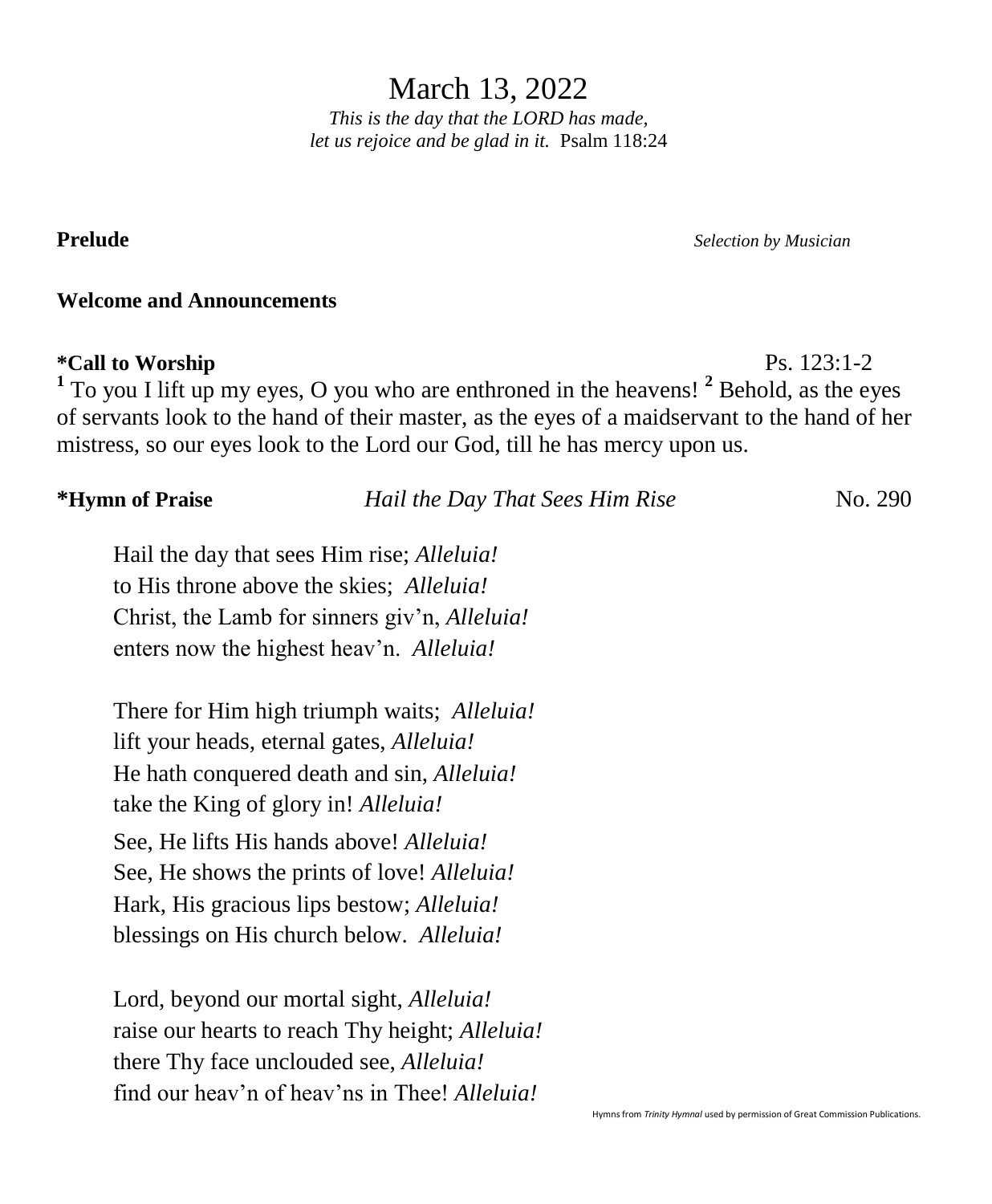# **\*Prayer of Invocation & Adoration**

# **Reading of the Law Deuteronomy 6:4-9** (Pew pg. 151/LP pg. 190)

### **Prayer of Confession**

Heavenly Father, we come before your throne this morning well aware of our unworthiness to stand before you. You are holy and we are not. You are without sin and we are full of it. We have not loved you with all our heart, mind, soul, and strength. We have wandered from you this week and fallen into sin, and for that we throw ourselves upon your mercy and ask again that you forgive us of this iniquity. Help us to repent and to turn from these sins of ours. Help us by the power of your Holy Spirit which you have promised to us; to walk beside us, to encourage our prayers, to guide our feet to walk in your ways. We thank you again for your son, Jesus Christ, our only hope of forgiveness. And we thank you that by faith we can embrace and claim his work; that by his entrance into heaven we have access here and now to you, and that by his blood we are healed. WE thank you and praise you in the blessed name of Jesus Christ, amen.

### **Assurance of Pardoning Grace** Ps. 123:3-4

**<sup>3</sup>** Have mercy upon us, O Lord, have mercy upon us, for we have had more than enough of contempt. **<sup>4</sup>** Our soul has had more than enough of the scorn of those who are at ease, of the contempt of the proud.

| *Hymn of Thanksgiving                                                          | Psalm 23: The Lord is My Shepherd                                       | Insert                       |
|--------------------------------------------------------------------------------|-------------------------------------------------------------------------|------------------------------|
| <b>Scripture Reading</b>                                                       | Acts $5:17-42$                                                          | (Pew pg. 913/LP pg. 1140)    |
| <b>Westminster Shorter Catechism #100-103</b><br><b>Prayer of Intercession</b> | (pp 877 in Trinity Hymnal, LP WSC available on back table by LP Bibles) |                              |
| <b>Offering</b>                                                                |                                                                         | <b>Selection by Musician</b> |
| *Doxology                                                                      |                                                                         | No. 731                      |

Praise God, from Whom all blessings flow; Praise Him, all creatures here below; Praise Him above, ye heav'nly host; Praise Father, Son, and Holy Ghost. Amen.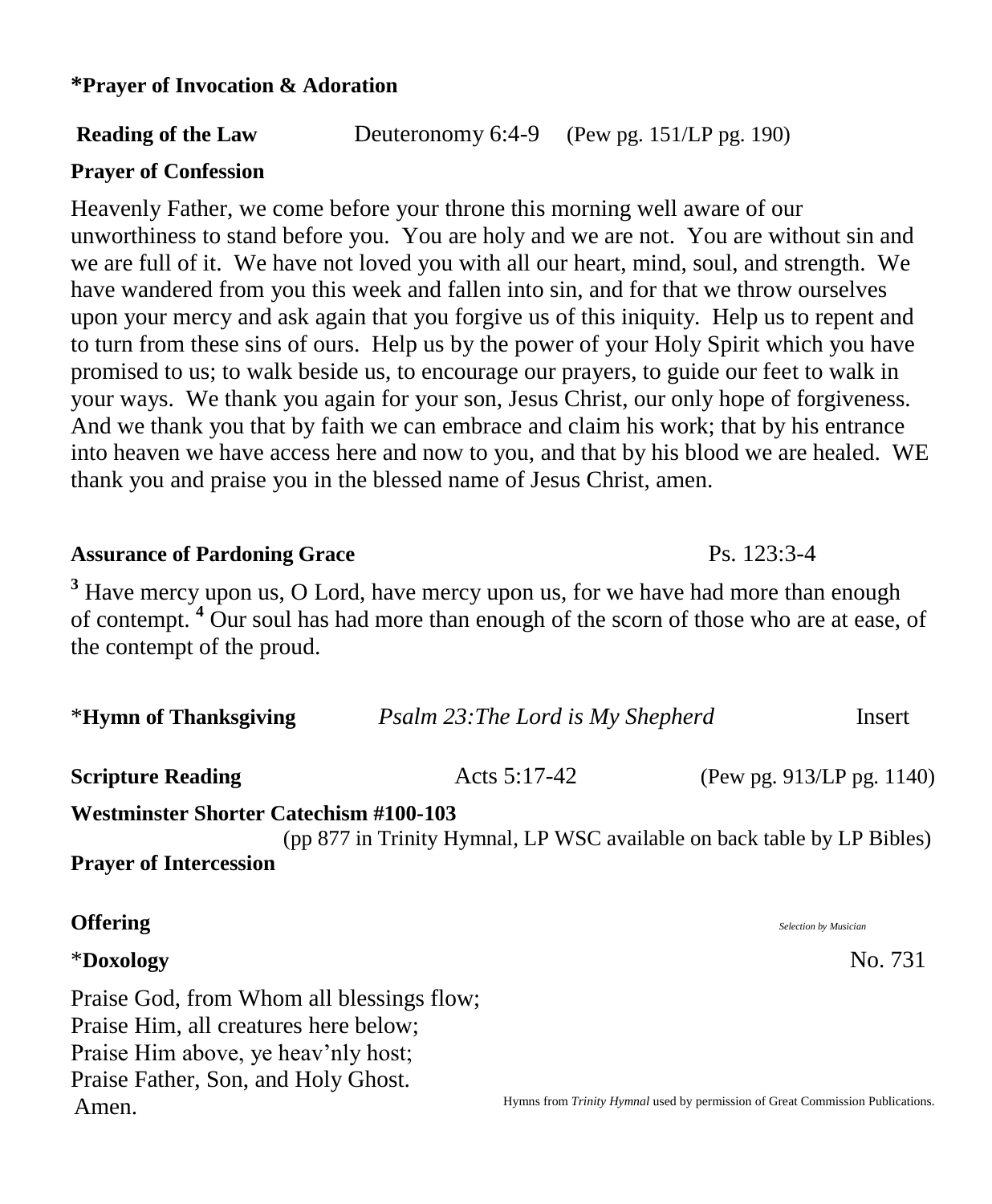**\*Prayer of Thanksgiving**

## **\*Hymn of Preparation** *Grace*

Verse 1 Your grace that leads this sinner home From death to life forever And sings the song of righteousness By blood and not by merit

Verse 2 Your grace that reaches far and wide To every tribe and nation Has called my heart to enter in The joy of Your salvation

## **Chorus**

By grace I am redeemed By grace I am restored And now I freely walk Into the arms of Christ my Lord

Verse 3 Your grace that I cannot explain Not by my earthly wisdom The prince of life without a stain Was traded for this sinner **Chorus**

Verse 4 Let praise rise up and overflow My song resound forever For grace will see me welcomed home To walk beside my Saviour **Chorus x2**

CCLI Song # 7073330 Jonny Robinson | Niki Shepherd | Rich Thompson ©

0 CCLI Song # 7073330 Jonny Robinson | Niki Shepherd | Rich Thompson<br>2016 Getty Music Services, Inc.) Jonny Robinson Music (Admin. by Music Services, Inc.) Little Life Lines Music (Admin. by Music Services, Inc.) Rich Th Music Services, Inc.) For use solely with the SongSelect® [Terms of Use.](https://songselect.ccli.com/about/termsofuse) All rights reserved. [www.ccli.com](http://www.ccli.com/) CCLI License # 376630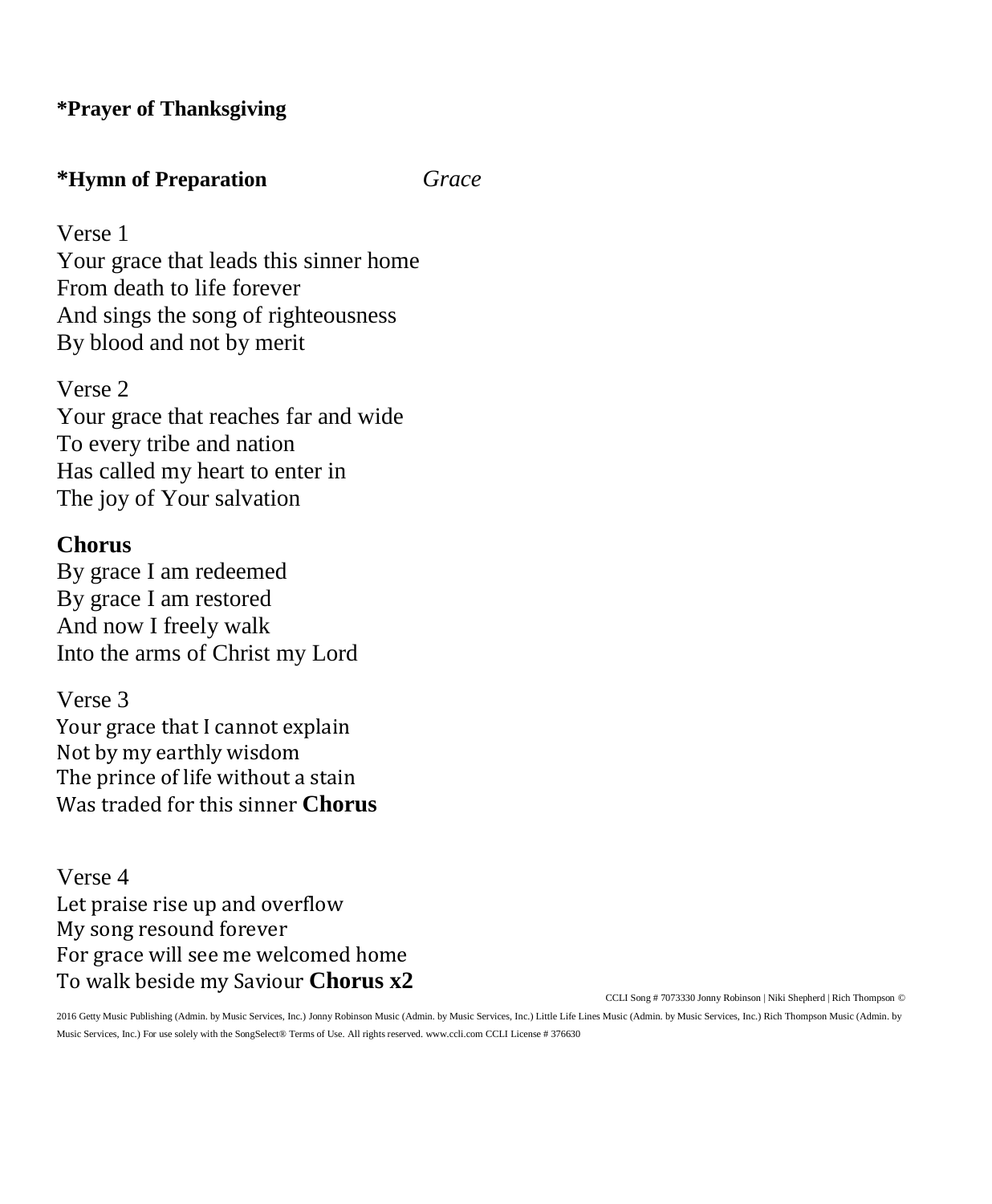1. Paradoxical Joy

2. Parting Joy

3. Present Joy

Questions:

- 1. What is joy? How do you know if you have it or not? What are ways that you can manifest more of it in your life this week?
- 2. Why were the disciples joyful that Jesus was departing? How can you gain more knowledge of Jesus Christ?
- 3. How does Luke 24:50-53 answer/fulfill the prophesies of a) Elizabeth and Zechariah, b) Simeon, c) Anna, d) Mary?
- 4. Why does Jesus bless his disciples before he goes? What does this blessing mean to you today?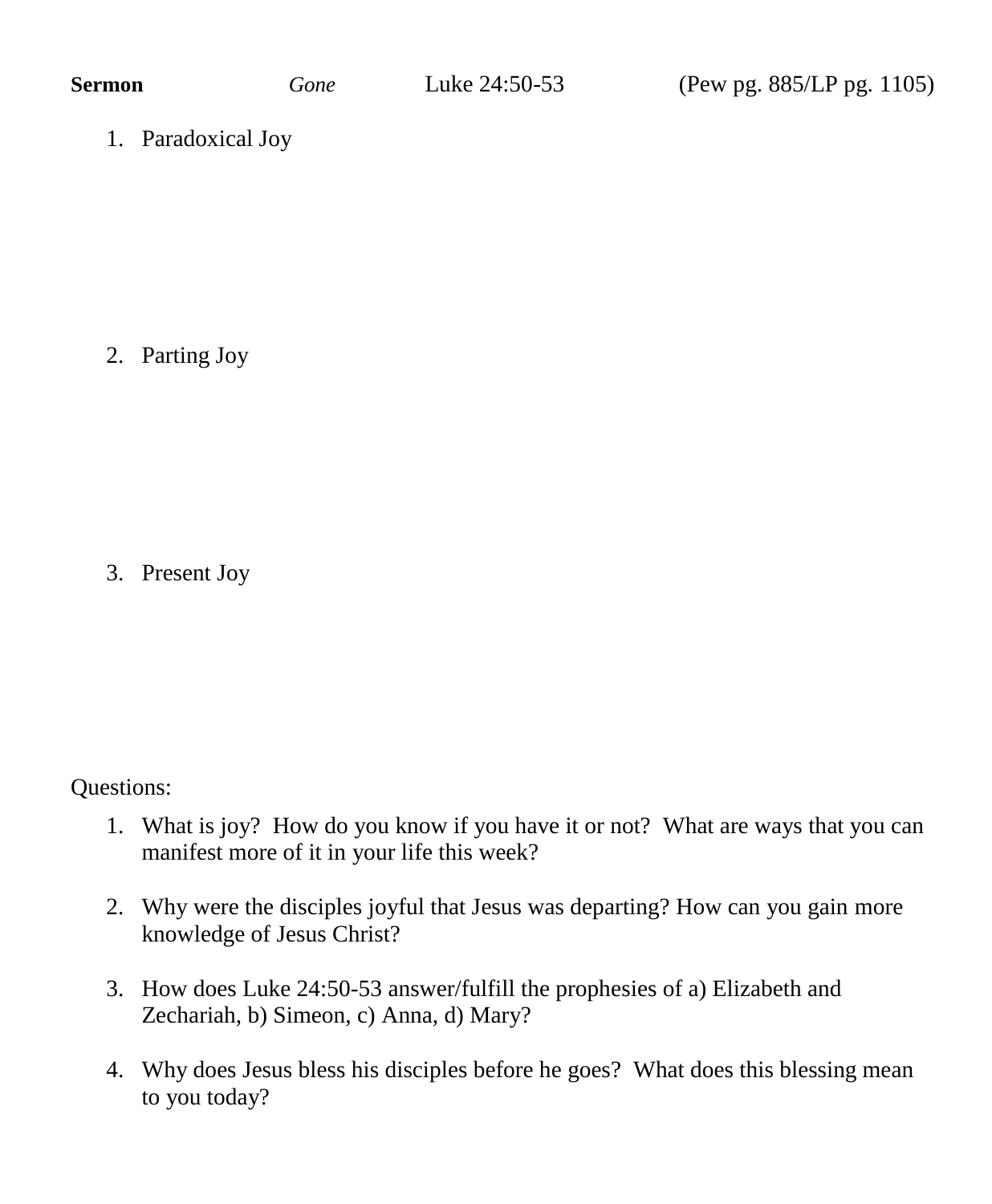Blessed assurance, Jesus is mine! O what a foretaste of glory divine! Heir of salvation, purchase of God, born of his Spirit, washed in his blood. This is my story, this is my song, praising my Savior all the day long; this is my story, this is my song, praising my Savior all the day long.

Perfect submission, perfect delight, visions of rapture now burst on my sight: angels descending, bring from above echoes of mercy, whispers of love. This is my story, this is my song, praising my Savior all the day long; this is my story, this is my song, praising my Savior all the day long.

Perfect submission all is at rest, I in my Savior am happy and blest; watching and waiting, looking above, filled with his goodness, lost in his love. This is my story, this is my song, praising my Savior all the day long; this is my story, this is my song, praising my Savior all the day long.

Hymns from *Trinity Hymnal* used by permission of Great Commission Publications.

### **\*Benediction**

## **\*Gloria Patri** No. 735

Glory be to the Father, and to the Son, and to the Holy Ghost; as it was in the beginning, is now, and ever shall be, world without end. Amen, amen.

Hymns from *Trinity Hymnal* used by permission of Great Commission Publications.

**\* Congregation:** Please stand as able. **Organ/Piano/Guitar** Chris Erickson Chris Erickson **Intercessory Prayer** Andrew Gretzinger

**Postlude** *Selection by Musician* Selection by Musician